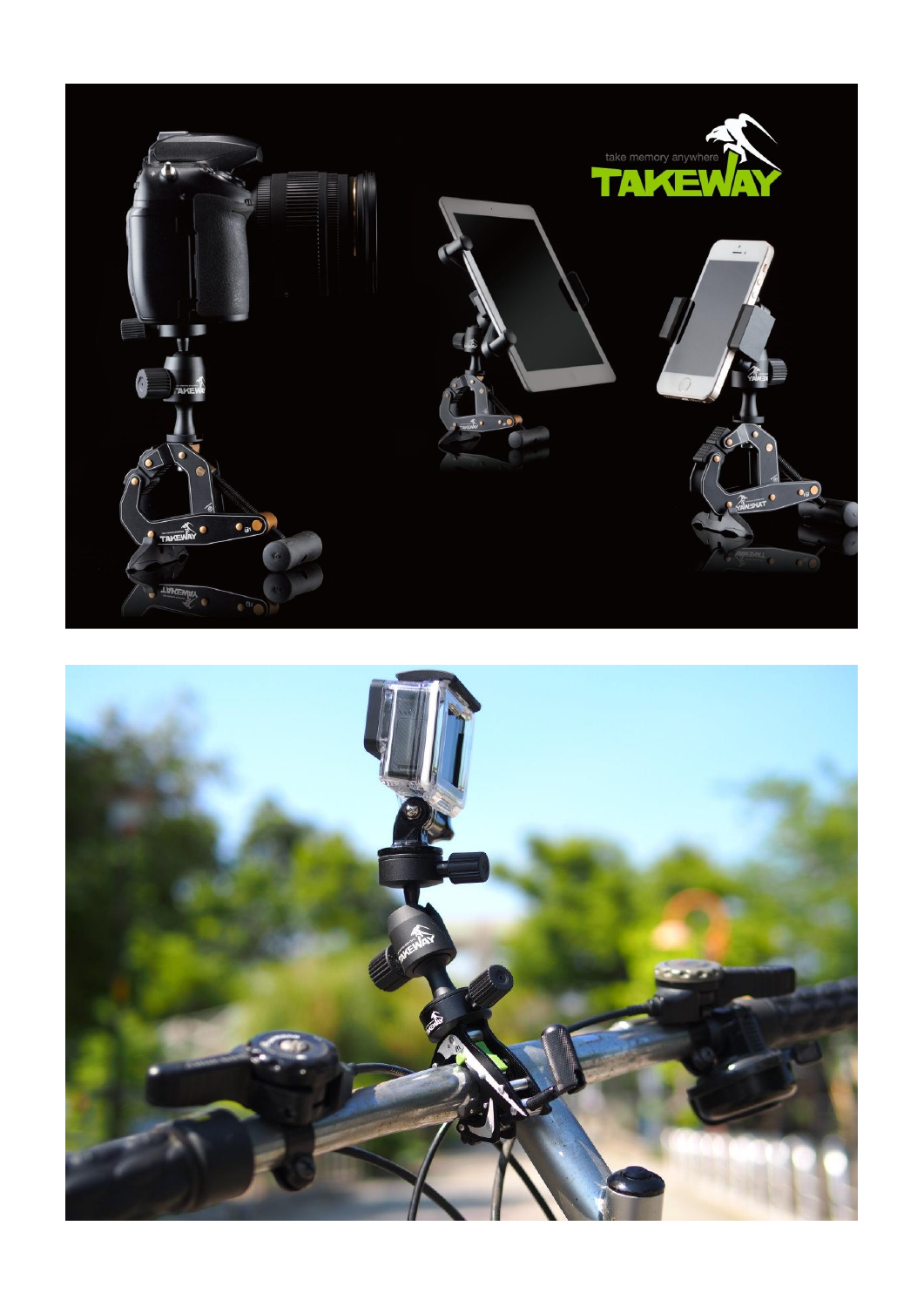| <b>SEQ</b> | Item | Desc.                                                                                                                      |                                                                                                                                                                                                                                   |
|------------|------|----------------------------------------------------------------------------------------------------------------------------|-----------------------------------------------------------------------------------------------------------------------------------------------------------------------------------------------------------------------------------|
|            | No.  |                                                                                                                            |                                                                                                                                                                                                                                   |
| 01         | T1   | TK_Clampod                                                                                                                 |                                                                                                                                                                                                                                   |
|            |      |                                                                                                                            |                                                                                                                                                                                                                                   |
|            |      | Product components:                                                                                                        |                                                                                                                                                                                                                                   |
|            |      | Clamp body x1,                                                                                                             |                                                                                                                                                                                                                                   |
|            |      | Ballhead x1,                                                                                                               |                                                                                                                                                                                                                                   |
|            |      | Quick release clip x1,                                                                                                     |                                                                                                                                                                                                                                   |
|            |      | Smartphone holder (basic)x1,                                                                                               |                                                                                                                                                                                                                                   |
|            |      | Pouch x1,                                                                                                                  |                                                                                                                                                                                                                                   |
|            |      | Stand x1,                                                                                                                  |                                                                                                                                                                                                                                   |
|            |      | Inner jaw x1,                                                                                                              |                                                                                                                                                                                                                                   |
|            |      | User guide x1                                                                                                              |                                                                                                                                                                                                                                   |
|            |      | Unit N.W. 207g<br>Box Size: 13x6.8x15.3cm<br>20pcs/CTN<br>Carton Size: 38x30x34cm<br>G.W. 7.6kg<br>MOQ:100PCS/PER SHIPMENT | TARTEMAN                                                                                                                                                                                                                          |
|            |      |                                                                                                                            | <sup>1</sup> CLAMPOD<br><b>TAKEWAY</b><br><b>TAKEWAY</b><br>When You<br><b>U</b> 1 CLAMPOD<br>. tike self-time sho<br>. take post in a party<br>. we a photographe<br>· me a love credio<br>. are in drify life<br>· go to travel |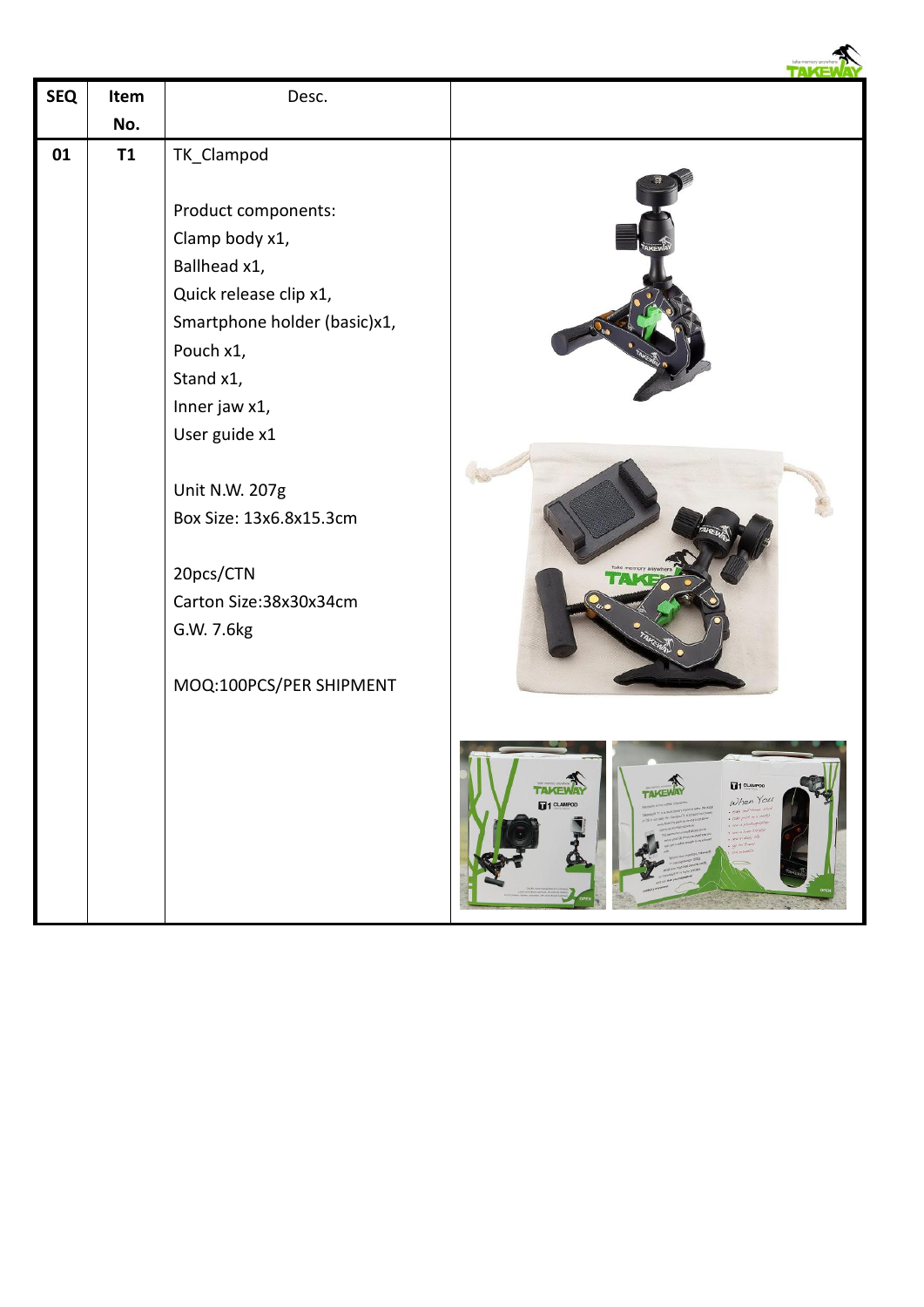| 02 | $T1^+$ | TK_Clampod+G1                      |                                                            |
|----|--------|------------------------------------|------------------------------------------------------------|
|    |        |                                    |                                                            |
|    |        | Product components:                |                                                            |
|    |        | Clamp body x1,<br>Ballhead x1,     |                                                            |
|    |        | Quick release clip x1,             |                                                            |
|    |        | Smartphone holder (basic)x1,       |                                                            |
|    |        | Pouch x1,                          |                                                            |
|    |        | Stand x1,                          |                                                            |
|    |        | G1 x1,                             |                                                            |
|    |        | Inner jaw x1,                      |                                                            |
|    |        | User guide x1                      |                                                            |
|    |        |                                    |                                                            |
|    |        | Unit N.W. 284g                     |                                                            |
|    |        | Box Size: 13x6.8x15.3cm            |                                                            |
|    |        |                                    |                                                            |
|    |        | 20pcs/CTN                          |                                                            |
|    |        | Carton Size: 38x30x34cm            |                                                            |
|    |        | G.W. 9.1kg                         |                                                            |
|    |        |                                    |                                                            |
|    |        | MOQ:100PCS/PER SHIPMENT            |                                                            |
|    |        |                                    | <b>T1</b> CLAMPOD<br>TAKE<br>When You<br><b>T1</b> CLAMPOL |
| 03 | R1     | TK_Ranger, Action Clampod          |                                                            |
|    |        |                                    |                                                            |
|    |        | Product components:                |                                                            |
|    |        | Clamp body x1,                     |                                                            |
|    |        | Quick release clip x1(T-RC02),     |                                                            |
|    |        | Inner jaw x1,                      |                                                            |
|    |        | Anti-slip pad x1,<br>User guide x1 |                                                            |
|    |        |                                    |                                                            |
|    |        | Unit N.W. 73g                      |                                                            |
|    |        | <b>Clamshell Size:</b>             |                                                            |
|    |        |                                    |                                                            |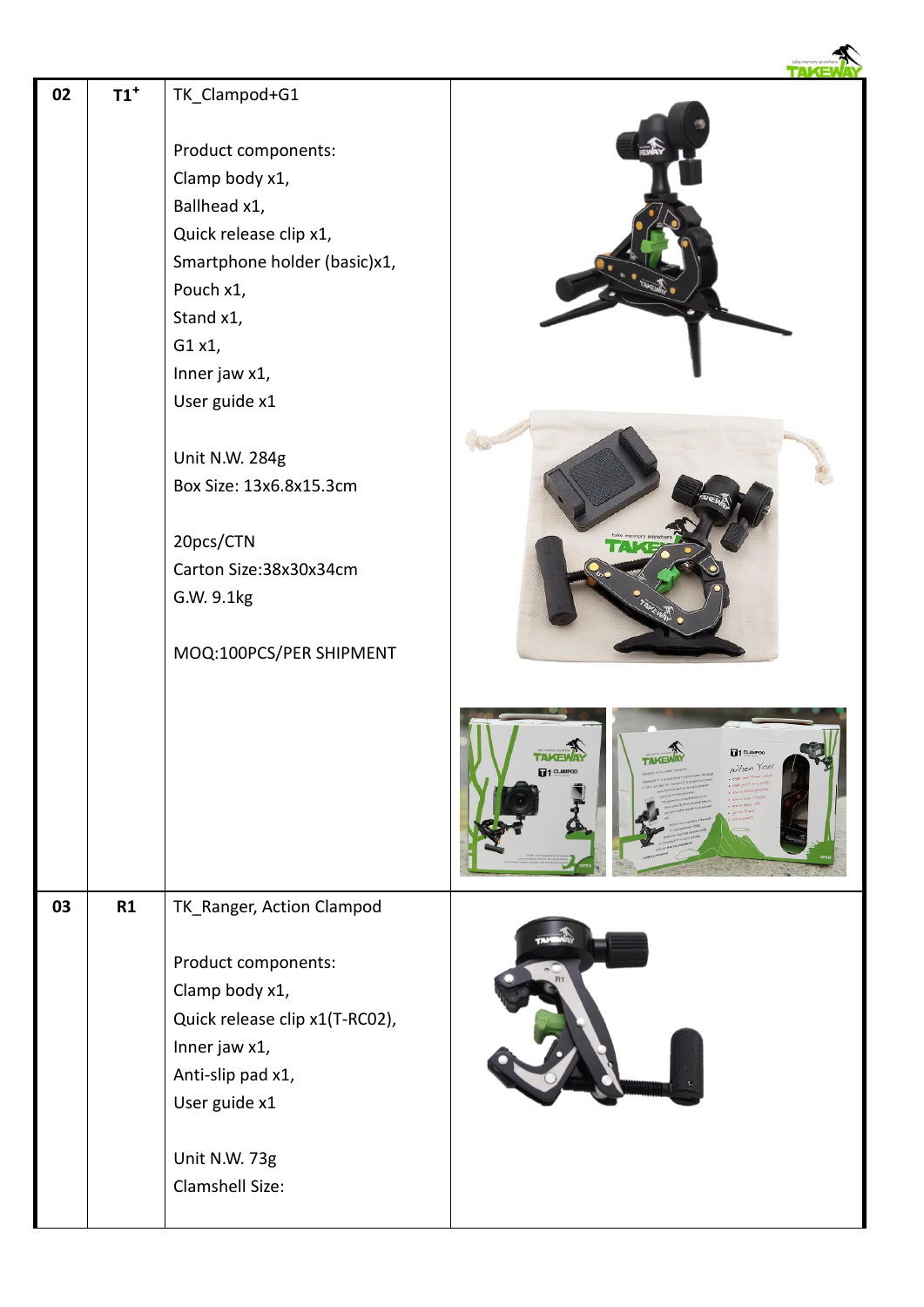|    |               | 50pcs/CTN                |                       |
|----|---------------|--------------------------|-----------------------|
|    |               | Carton Size:             |                       |
|    |               | G.W.                     |                       |
|    |               |                          |                       |
|    |               | MOQ:100PCS/PER SHIPMENT  |                       |
|    |               |                          |                       |
| 04 | G1            | TK_Tripod                |                       |
|    |               |                          |                       |
|    |               | Product components:      |                       |
|    |               | Tripodx1,                |                       |
|    |               |                          |                       |
|    |               | User guide x1            |                       |
|    |               |                          |                       |
|    |               | Unit N.W. 77g            |                       |
|    |               | Clamshell Size:          |                       |
|    |               |                          |                       |
|    |               |                          |                       |
|    |               |                          |                       |
|    |               |                          |                       |
|    |               |                          |                       |
|    |               |                          |                       |
| 05 | <b>T-TH01</b> | TK_tablet holder         |                       |
|    |               | Product components:      |                       |
|    |               | Tablet Holderx1,         |                       |
|    |               | User guide x1            |                       |
|    |               |                          |                       |
|    |               | Unit N.W. 123g           |                       |
|    |               | Box Size: 8.4x6.3x15.3cm |                       |
|    |               |                          | take memory anywhere  |
|    |               | 32pcs/CTN                |                       |
|    |               | Carton Size: 38x30x34cm  |                       |
|    |               | G.W. 5.6kg               | TAKEWAY               |
|    |               |                          | TAKE<br><b>T-TH01</b> |
|    |               | MOQ:32PCS/PER SHIPMENT   |                       |
|    |               |                          |                       |
|    |               |                          |                       |
|    |               |                          |                       |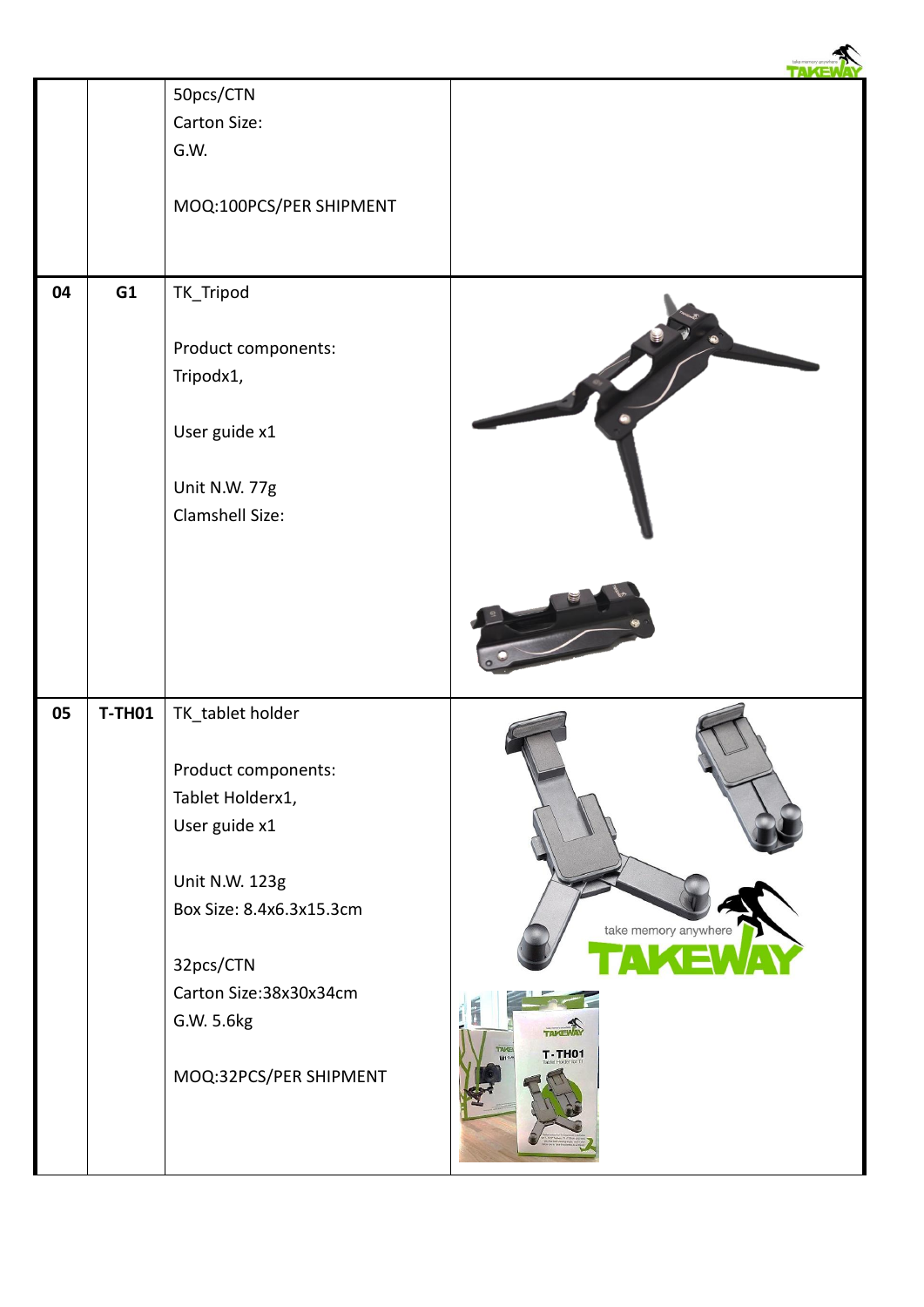| memory any<br>tak |  |
|-------------------|--|
|                   |  |

| 06 | <b>T-PH02</b> | TK_phone holder-sporty                               |                         |
|----|---------------|------------------------------------------------------|-------------------------|
|    |               | [Only For City Riding]                               |                         |
|    |               |                                                      |                         |
|    |               | Product components:                                  |                         |
|    |               | phone holder-sporty(quick-release<br>plate fixed)x1, |                         |
|    |               |                                                      |                         |
|    |               | User guide x1,                                       |                         |
|    |               | Unit N.W. 83g                                        |                         |
|    |               | Box Size: 8.4x6.3x15.3cm                             |                         |
|    |               |                                                      |                         |
|    |               | 32pcs/CTN                                            |                         |
|    |               | Carton Size: 38x30x34cm                              | $-$ SHO <sub>1</sub>    |
|    |               | G.W. 4.6kg                                           |                         |
|    |               | MOQ:32PCS/PER SHIPMENT                               |                         |
|    |               |                                                      |                         |
|    |               |                                                      | $T-SHO†$<br>580         |
|    |               |                                                      |                         |
|    |               |                                                      |                         |
|    |               |                                                      |                         |
| 07 | <b>T-B01</b>  | TK_ball head                                         |                         |
|    |               |                                                      |                         |
|    |               |                                                      |                         |
|    |               |                                                      | TAKEWAY                 |
|    |               |                                                      | $\mathbf{E}$ 1 classroo |
|    |               |                                                      | TAKEWA<br>Accessories   |
|    |               |                                                      |                         |
|    |               |                                                      |                         |
| 08 | <b>T-FN01</b> | TK_Flex Feck                                         |                         |
|    |               |                                                      |                         |
|    |               |                                                      |                         |
|    |               |                                                      |                         |
|    |               |                                                      |                         |
|    |               |                                                      |                         |
|    |               |                                                      |                         |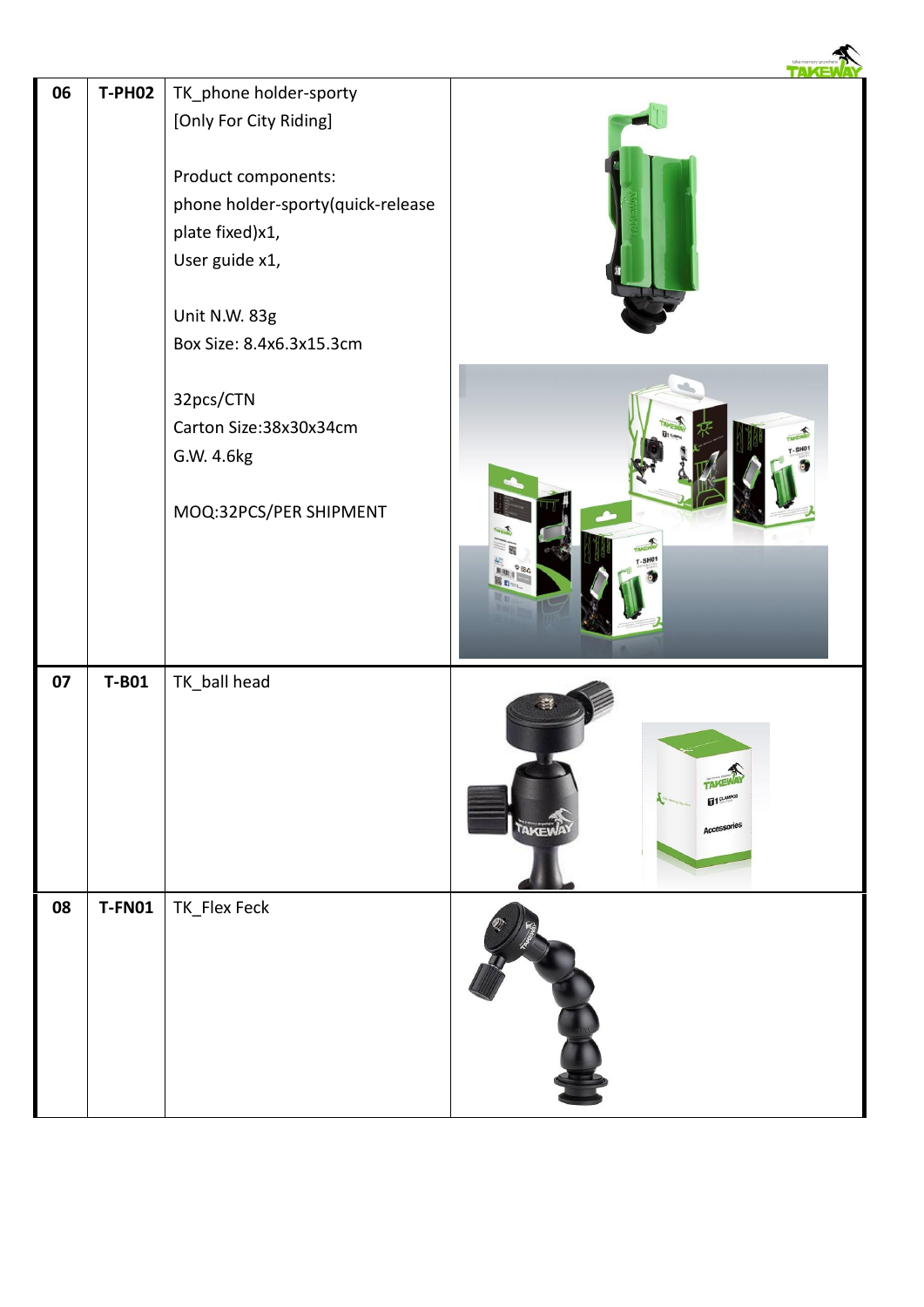| 09   | <b>T-RC01</b> | TK_quick release clip                                |               |
|------|---------------|------------------------------------------------------|---------------|
| 10   | <b>T-RC02</b> | TK_quick release clip with<br>Anti-rotation groove   |               |
| 11   | <b>T-RC03</b> | TK_quick release clip transfer to<br><b>GOPRO</b>    |               |
| $12$ | <b>T-RK01</b> | TK_quick release knob                                |               |
| 13   | <b>T-BK01</b> | TK_ballhead knob                                     | <b>T-BK01</b> |
| 14   | <b>T-SA23</b> | TK_screw adapter(2to3)<br>$1/4" \rightarrow 3/8"$    |               |
| 15   | <b>T-SA25</b> | TK_screw adapter(2to5)<br>$1/4$ " $\rightarrow$ 5/8" |               |
| 16   | <b>T-IJ01</b> | TK_T1 inner jaw<br>use in rod: 16mm~30mm             |               |